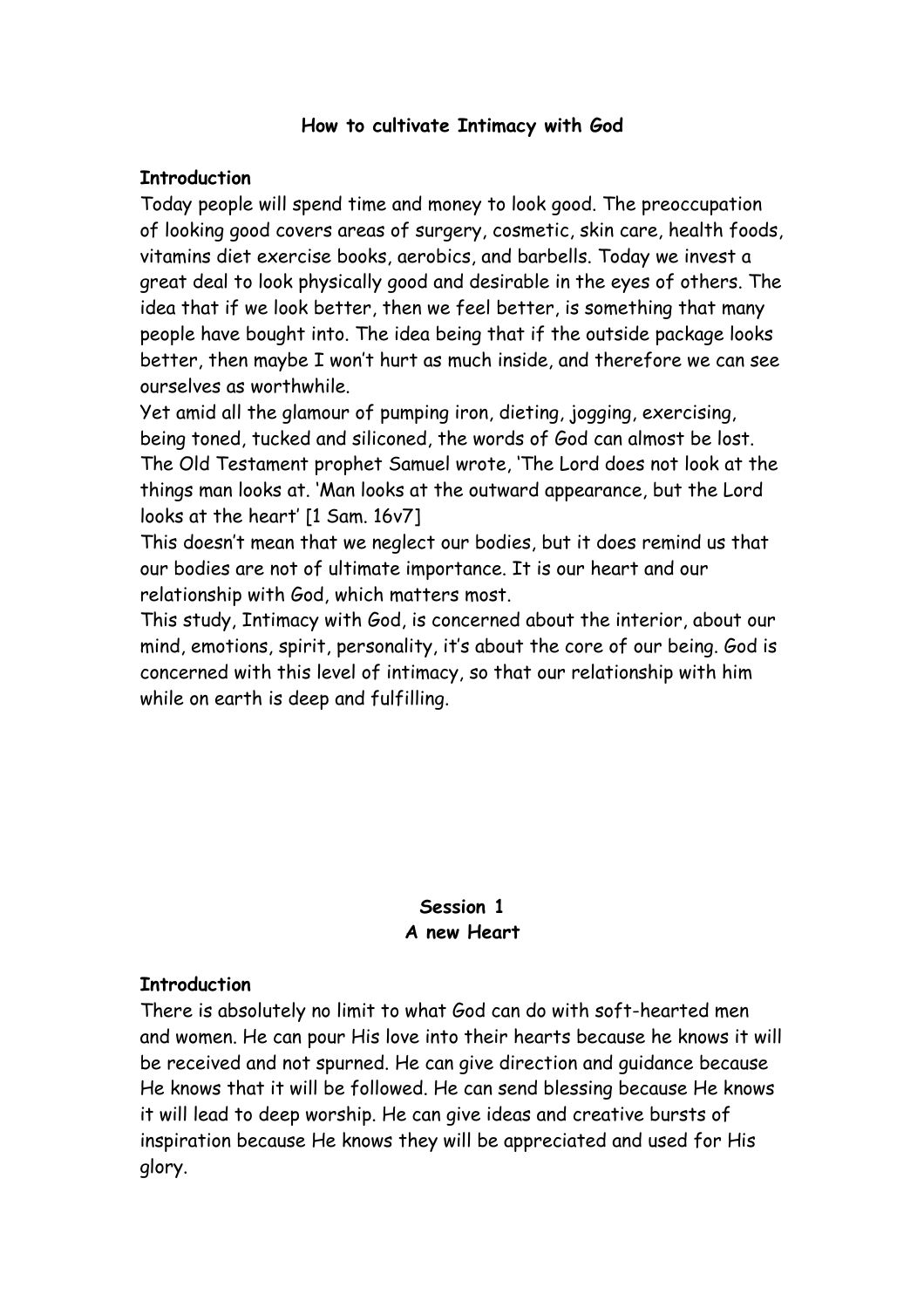The biggest challenge to a soft heart is an iron heart. If we are grow in our intimacy with God we need to keep maintaining a soft heart towards God.

### **The Big picture**

1. If you were a spiritual doctor doing a test for hard- heartedness, what are some of the symptoms you would look for in your examination?

### **The Biblical picture**

Read Ezekiel Ch 11 v17-21: Ch 36 vs. 24-28 2. According to Ezekiel, idolatry was a sign of hard-heartedness. What did idolatry look like in Ezekiel's day?

3. What does Idolatry look like today?

4. In these passages Ezekiel tells of some specific changes that are going to happen in the lives of God's people as their hearts soften. What are some of these changes?

5. In what ways are these same changes needed in our lives today if we are going to experience transformed hearts?

Hearts get hard when we habitually say no to God. Two things happen as a result of this. First, the hardness drives us further way from God, and dulls our sensitivity and openness to spiritual things. Secondly, there develops a lack of sensitivity to others, and selfishness sets in.

6. Describe if you can, a time in your life when you experienced hardheartedness towards God. How did this impact your faith and relationship with Him?

7. What impact did this have on a close friend a colleague at work your spouse a family member.

The good news is that God has a cure for hard-heartedness, but it does require a heart transplant. This is painful but does make a great deal of difference.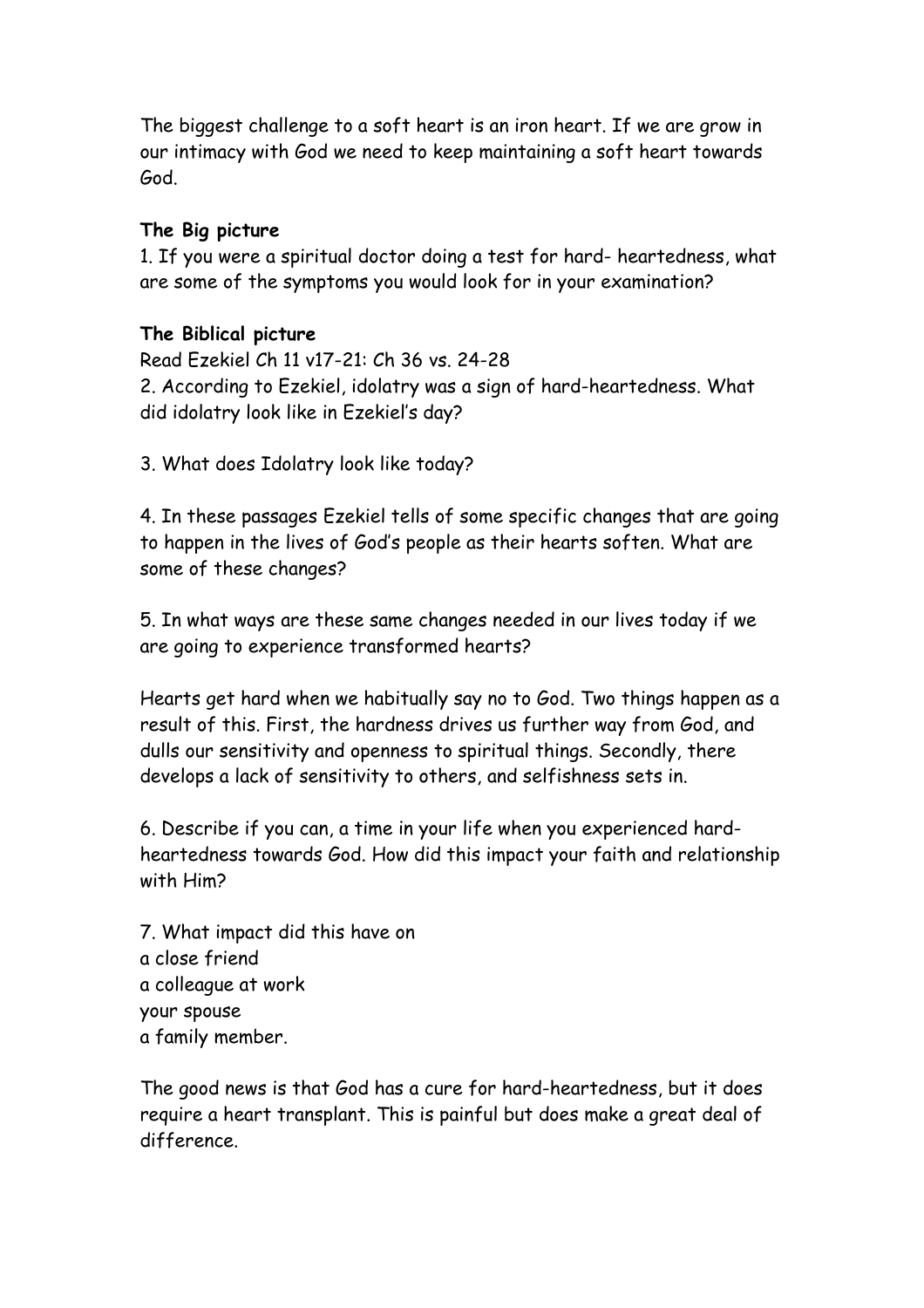8. If you have acknowledged your heart disease and received a new heart through a relationship with Jesus Christ, how has this decision changed your heart?

The Apostle Paul is a good description of a changed heart. Before he had an encounter with Jesus Christ he was an intimidator of Christians. However his response to God was not only name changing from Saul to Paul, but also heart changing. He referred to himself as a bond slave, and clay in god's hands. He not only allowed God to move into his life, but also reside in his life.

This is the core of developing intimacy with God.

### **Being in the picture ourselves**

9. How have you seen God soften your heart to others since you became a Christian?

10. What are the attitudes in your life where soft-heart seems to be a continual challenge?

11. Who is one person you need to soften your heart towards?

Remember that a responsive hearts is always one that says yes to the Holy Spirit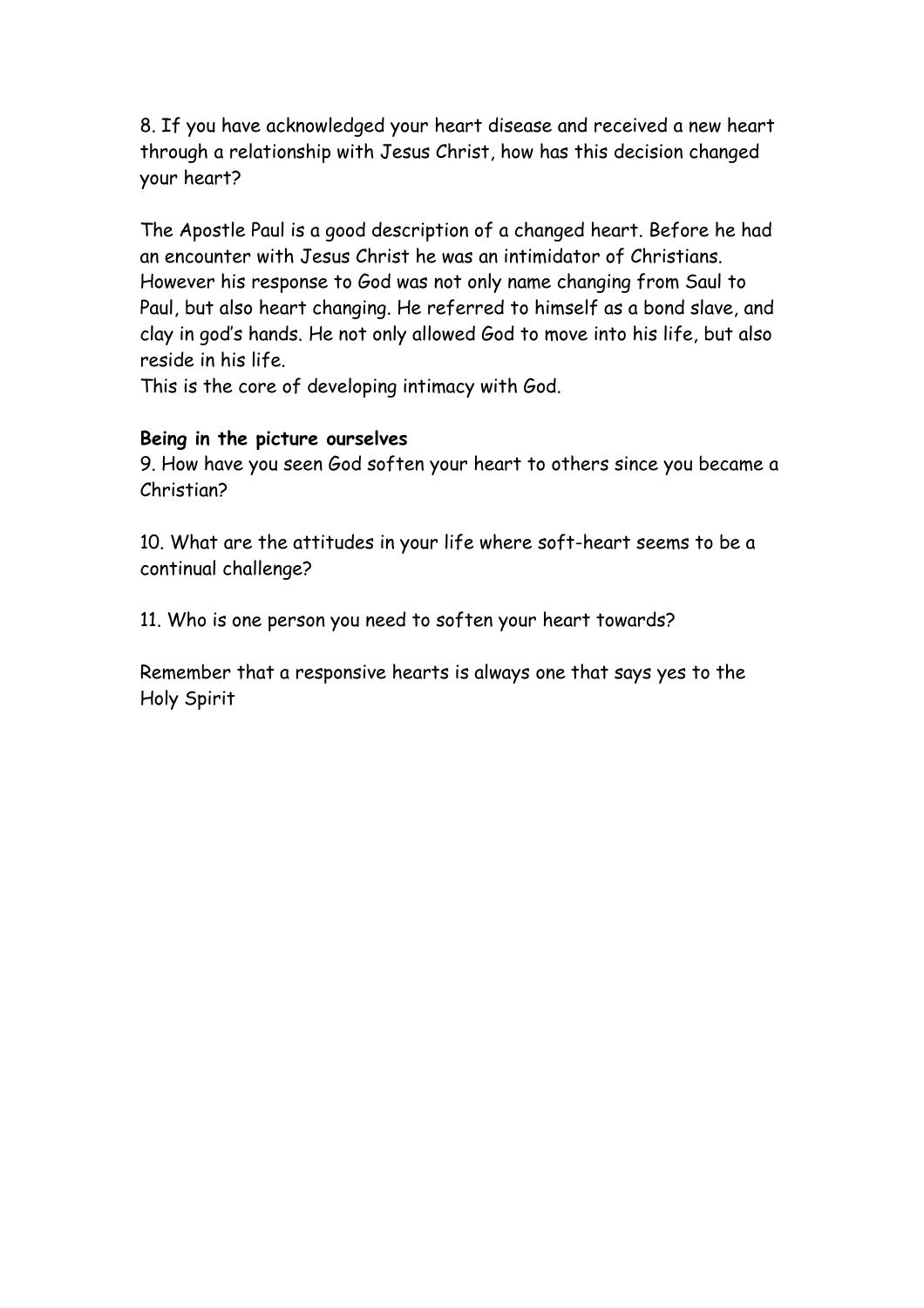## **Session 2 A New Mind**

#### **Introduction**

The promise of the Bible is that anyone who is in Jesus Christ has become a new creation. This is the process of a transformation which lasts a lifetime. The Bible talks about the transforming of the mind. God is looking for his people to have a mind, which is razor sharp, discerning and quick to respond to His will. However too often we can be dull minded, allowing the razors edge of our mind to become a ragged edge. We need to think of how we can allow God to transform our minds daily, so that we are always living with the razor's edge when it comes to our thinking.

#### **The Big picture**

1. Take a moment and sign your name in the space below. The print your name as clearly as you can below your signature.

Now sign your name and print it with the other hand. Try to do this as clearly as you can.

**The Biblical picture** Read Romans Ch 12 v1-3

2. What are some of the patterns of this world that you see people's minds conforming to?

3. In what ways do you see God's good and pleasing and perfect will in conflict with the thinking of this world?

The description of girding up your loins in 1 Peter 1 v13 is all about getting your mind ready for a fight.

4. What are some of the things you have discovered that sharpen your thinking and help you see things from God's point of view?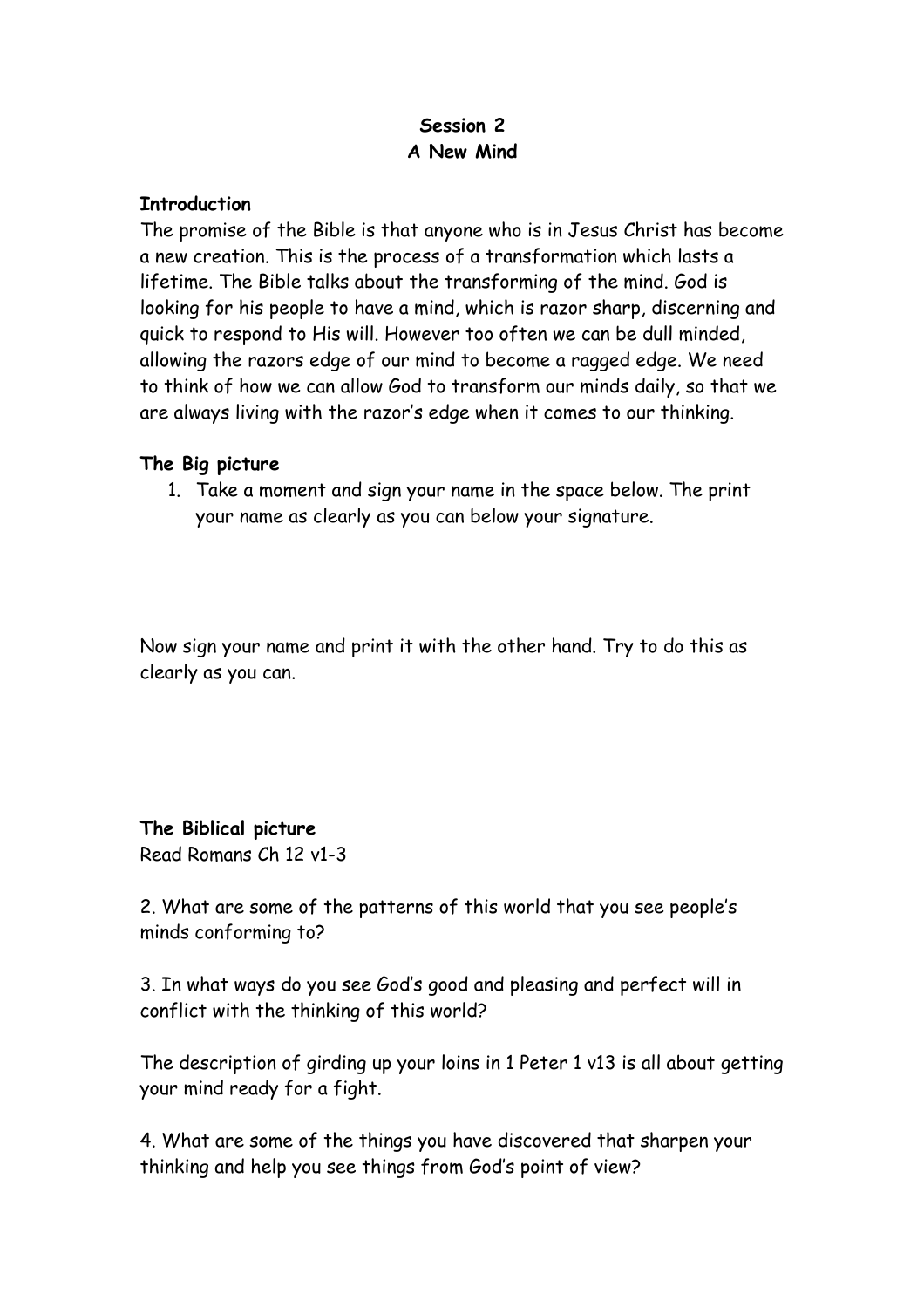5. What is one mental battle you are fighting now?

6. What are you doing to help you see things from God's vantage point and not as the world sees things?

To have a ragged edge to our mind is to start to lose the vitality, joy excitement of the Christian faith. This happens when we go from reasoning with a razor edge to thinking with a ragged edge.

7. Describe if you can what you life was like during a time when you were thinking with the ragged edge instead of the razor's edge?

8. How have the you the impact of the ragged edge thinking in the following areas. Your view of yourself

Your perspective on your marriage [if you are married] How you look at those who do not know the love of Jesus How you view your children [if you have them] How you use your free time

We do at times need to sharpen the edge of our mind. I would suggest three ways of doing this.

Firstly saturate your mind with God's truth. Secondly submit yourself to the Holy Spirit. Thirdly build significant relationships with other followers of Christ.

#### **Being in the picture ourselves**

9. What are you doing on a daily or weekly basis to fill your mind with God's truth?

10. If you feel a need to deepen your commitment in an area of your spiritual life, how can your cell / group members support you?

11. Tell your group members about a person who is having a positive impact on your life by helping to sharpen you in your thinking?

12. What is it this person's life and faith that inspires and challenges you?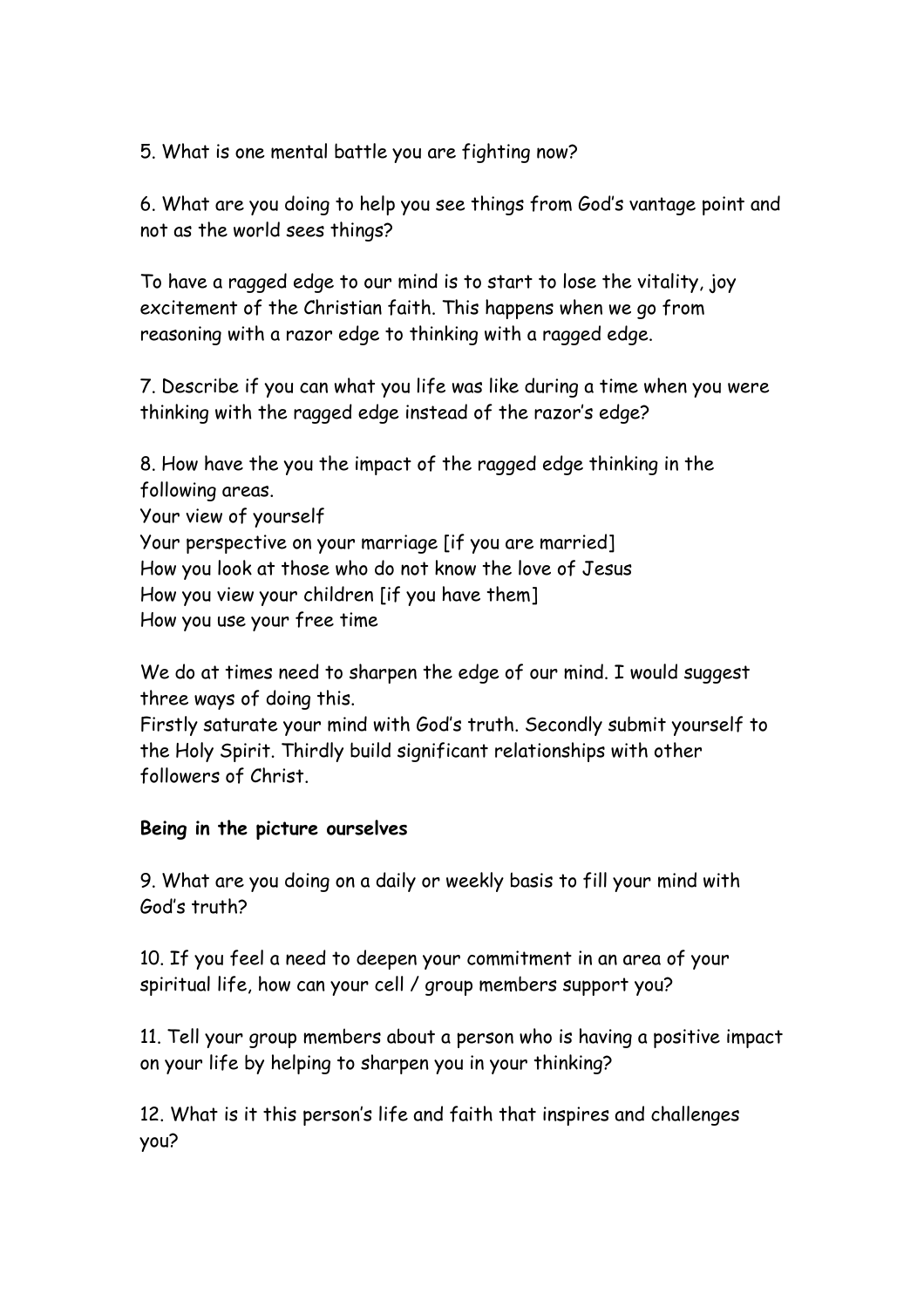## **Session 3 New Ears**

#### **Introduction**

Jesus seemed to use the expression He who has ears, let him hear Matt. 13 v9 a few times. He did so with the understanding that there is a lot more to hearing than simply receiving or intercepting a series of sound waves. True hearing involves not only receiving the sounds but processing the contents of the message, giving it serious consideration, and deciding what course of action should be taken in response to what was heard. In other words whoever has ears to hear, let them really hear.

### **The Big picture**

1. Recount a story from your life when someone heard the words you spoke but did not really 'hear' you

2. What kept this person from really hearing you?

## **The Biblical picture**

Read 2 Timothy 4 v 1-5

3. The Apostle Paul speaks about people turning away from hearing the truth and turning their ears towards those who are saying what they want to hear. What are some of the false unhealthy messages people in our generation are turning their ears to hear?

4. This passage says that many people will plug their ears when it comes to sound doctrine. When Paul talks about sound doctrine he means the core truth of the Christian faith. What central truths of the Christian faith do people need to hear today?

## **Being in the picture ourselves**

God speaks to us today through the Bible, through the Holy Spirit through others in a prophetic way, through circumstances. We need to hear God speak to us through the Bible so that our outlook on life does not become stagnant and depressing, but rather current, vital and fresh.

5. Describe a time when God spoke to your heart and life through the Bible to you?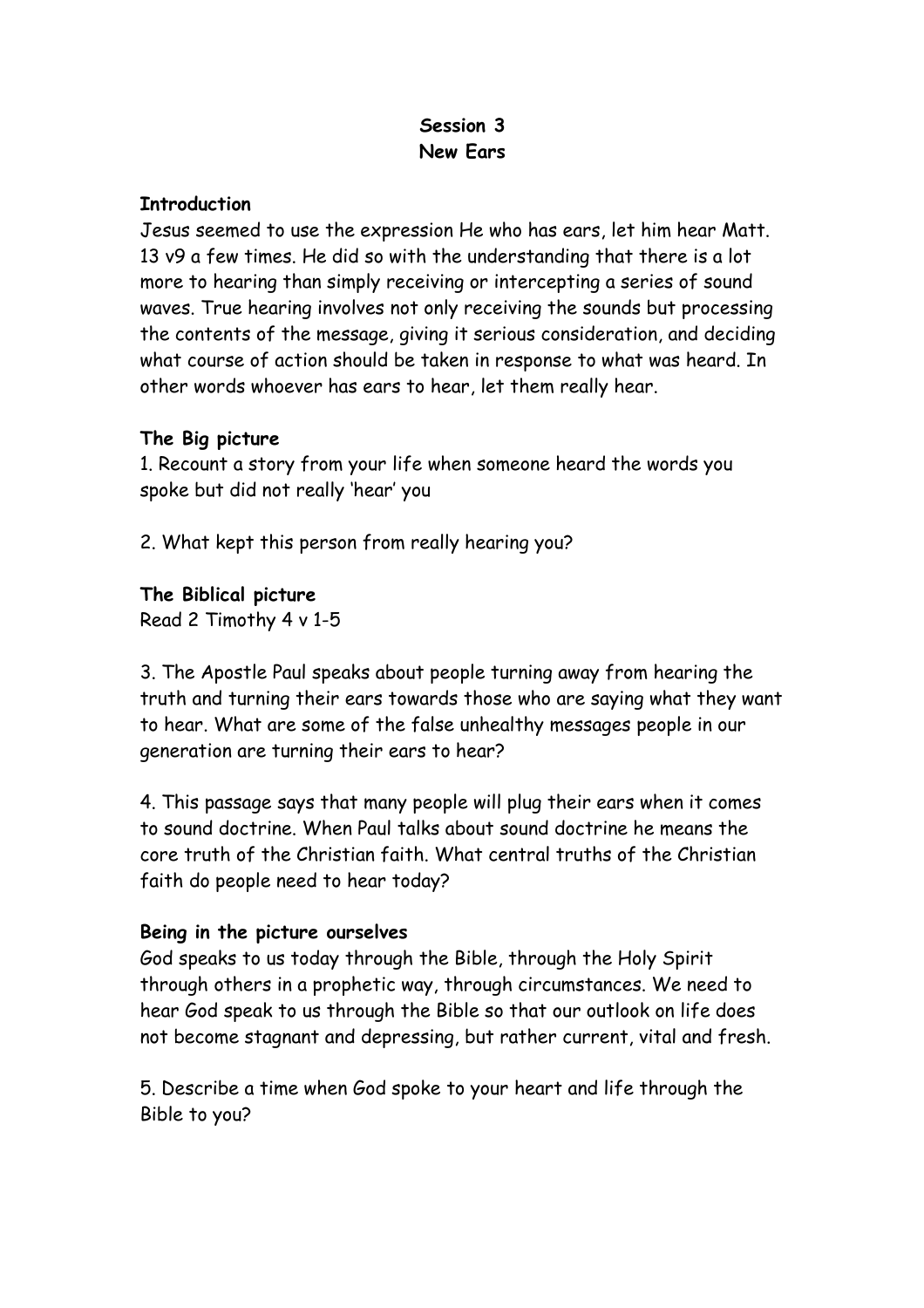6. What is your level of commitment for studying God's Word to your life?

7. If you want to deepen your commitment in this area of your life, how can others in your cell/ group help you?

8. Describe a time when God spoke to you clearly through a sermon, cell meeting, Bible study, or some other form of teaching.

9. If we are going to hear God speak to us when his Word is taught, we need to learn how to prepare our hearts. What are some of the practical things we can do to remove obstacles and prepare our hearts to hear God speak?

10. Tell of a time when you sensed God speaking to you through the voice of the Holy Spirit?

11. What was he saying and how did you respond?

12. Recount a time God spoke to you through a fellow follower of Christ.

13 How did you respond to the message from God?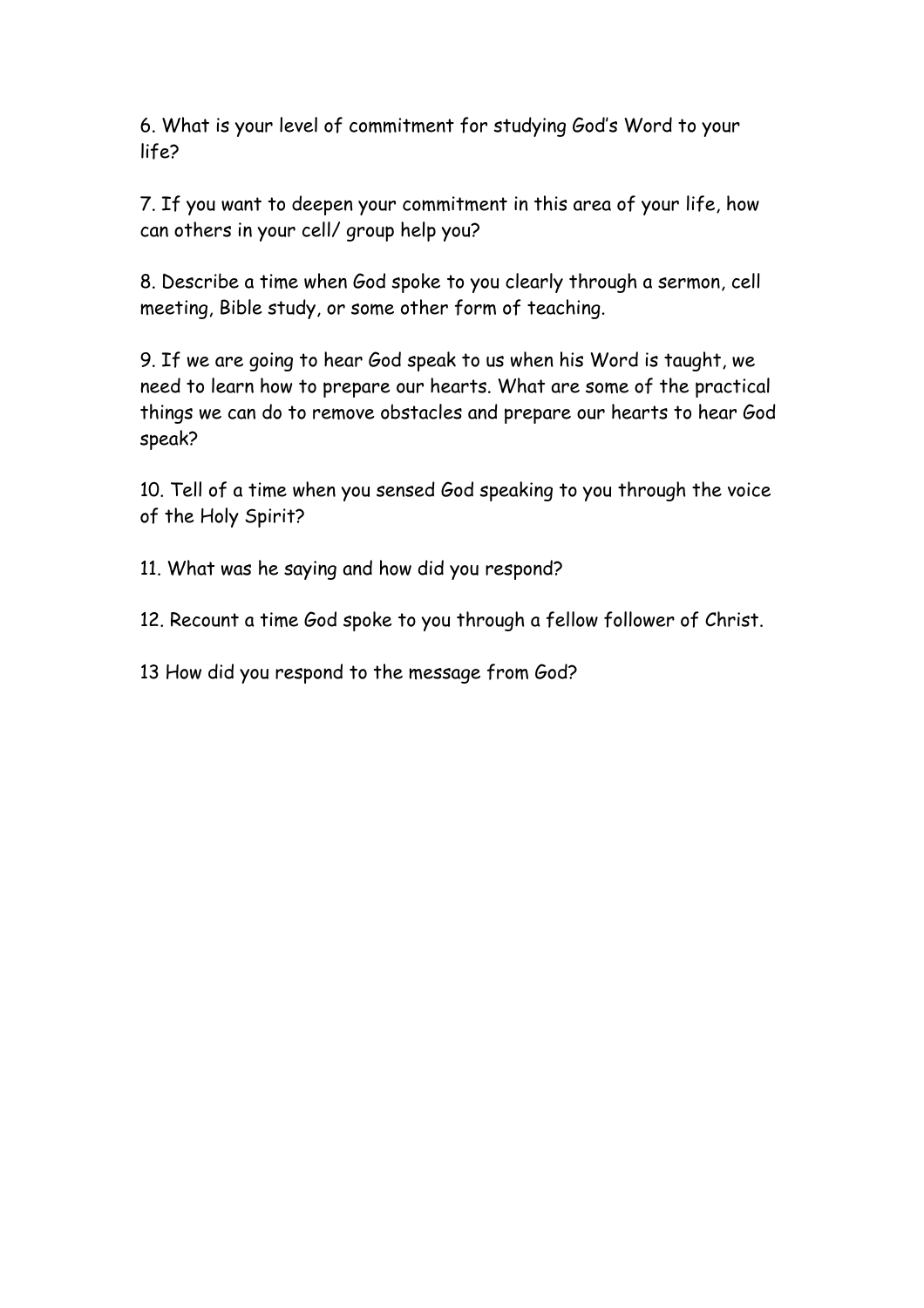## **Session 4 A new voice**

#### **Introduction**

We can all have the tendency to suffer from foot in mouth disease. Sometimes some of us have spoken words that we wish we could take back. In developing our intimacy with God we need to allow God to come and tame our tongue. We all have been hurt by harsh words from others. We know from personal experience that words have the power to devastate. On the other hand we have all experienced the joy and affirmation of hearing someone speak words of encouragement to us. God's desire is for us to use words to worship Him and encourage each other. His desire is for us to learn how to identify hurtful patterns of speech so that we can get them out of our thinking, living and our mouths. God wants us to use the awesome power of our voices for good.

## **The Big picture**

1. Describe a time someone spoke words that had a powerfully positive impact on you

2.Tell about a time you spoke words that had a powerfully positive or negative impact on someone else.

## **The Biblical picture**

#### Read James Ch 3 v 3-12

3. James paints a series of pictures that portray the human tongue and its power to build or destroy. What are these images and what is James trying to communicate through them?

4. In verses 6-8 James has some tough things to say about our words and their impact. If you agree with this harsh assessment, explain why. If you think that James is overstating his case, explain why.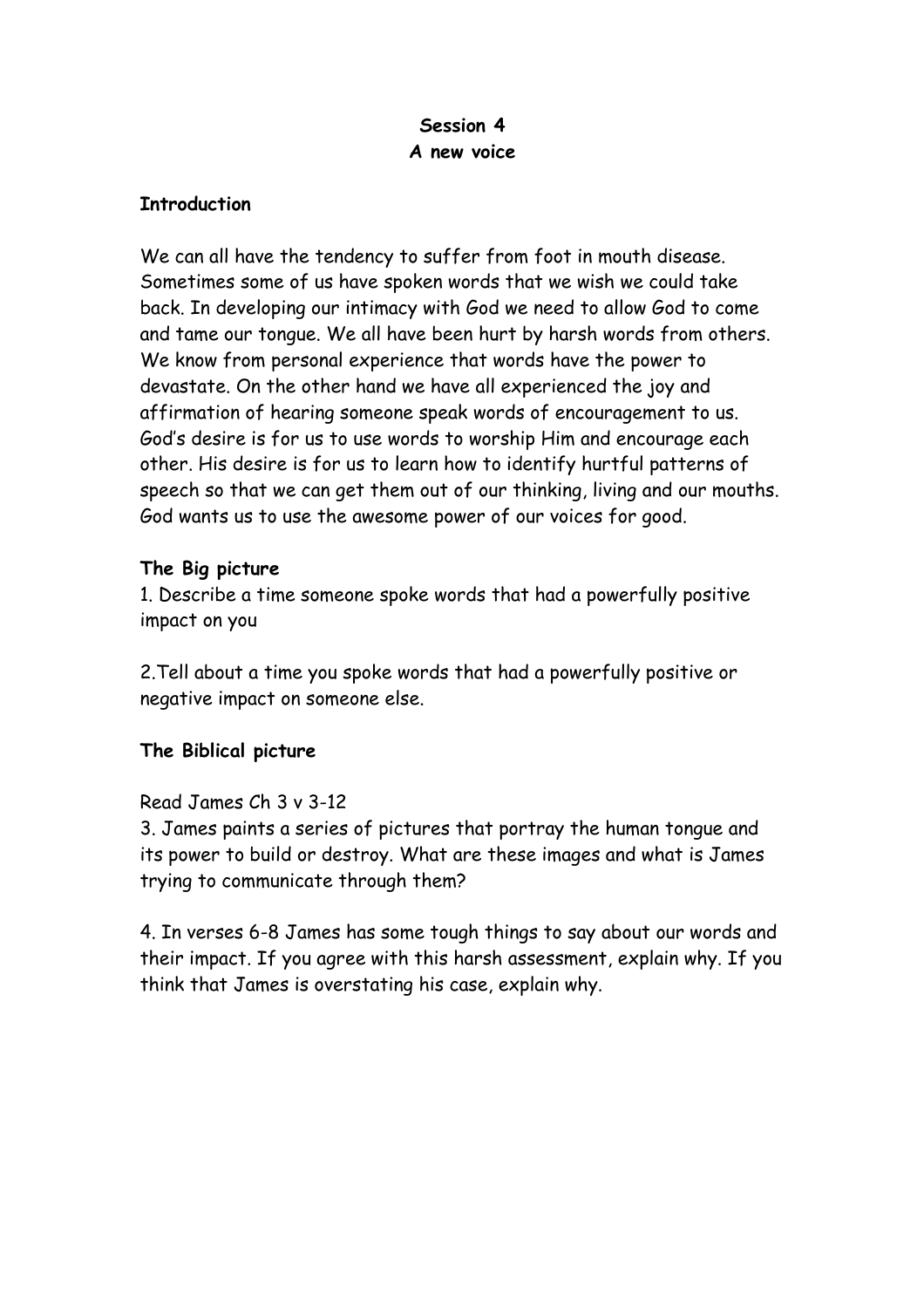### **Being in the picture ourselves**

Physical murder is punishable by prison, but verbal murder is legal. We have all been victims of such an attack, and we have been perpetrators, they happen everywhere.

5. There is an old statement, 'sticks and stones may break my bones but names will never hurt me'. As an adult looking back on your life experience, how do you respond to this saying?

6. We have all been guilty of striking out at others with our words. Sometimes our attacks are accidental, or simply a reflex response to our own pain. At other times the damage is intentional. If you have a person in your life who you have hurt with your words, what do you need to do to make things right with this person?

7. How can your cell/ group support you in this commitment?

We can also know the euphoria of having someone use their words to build us up and affirm us.

8. Tell your cell/ group about a person in your life who has consistently used their words to encourage and build you up. How has this person impacted your life?

9. Who is one person you need to encourage and build up with your words? How can you do this in the coming days?

If we want to use our voice constructively there's no higher plane than the worship of God.

10. Name a song that really helps you express worship to God. What is it in this song that helps you communicate your praise and love?

11. Take some time as a cell/ group to express your love for God. Simply tell each other why you love the Lord and what He means to you. Why not sing a song together.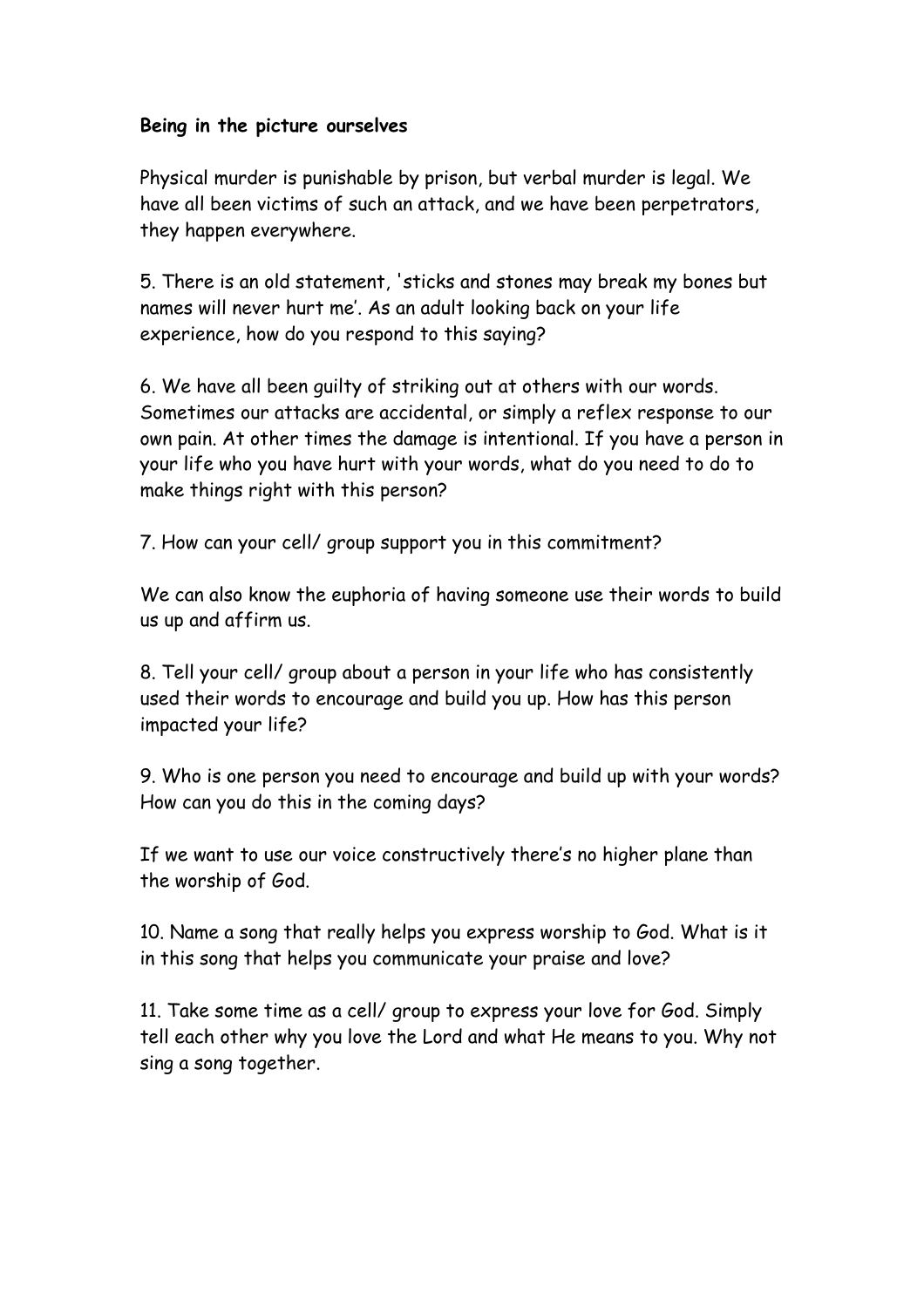## **Study 5 New Hands**

#### **Introduction**

For those who suffer with arthritis, new hands seem a good deal to pursue. However, God wants to transform our hands so they are useful to Him. In developing our intimacy with God we need to look again at how God can use our hands to extend His kingdom. To allow Him to use us as people of influence in the world for Him. To allow God to work through us by offering our bodies and our hands in service to Him.

## **The Big picture**

1. There is a famous picture by the  $15<sup>th</sup>$  Century German artist Albrecht Durer called praying hands. Why do you think so many people find such deep meaning in a picture of praying hands?

### **The Biblical picture**

Read Proverbs Ch 6 v 16-17 Ecclesiastes Ch 10 v 8 Matthew Ch 5 v 30

2. These passages give us warnings abut our hands. What warnings do you need to hear when you read these passages?

3. How would you translate these warnings into today's language?

Read Luke Ch 18 v 15-17 Matthew Ch 8 v 1-4.

4. Through His ministry Jesus often reached out and touched people with His hands. Why do you think this was so important to Jesus?

5. How is that an example to us as we interact with others?

Uplifted hands can symbolise a great deal. Firstly they can speak of someone who needs to be rescued. Secondly, they can symbolise intense prayer, we need resources, which we do not have, and we need to discover God's power. Thirdly, they can symbolise worship. Through the Bible we read of people lifting up their hands in worship.

6. What are some of the things that have happened in your life that led up to you finally lifting your hands to heaven and calling out to God for forgiveness of sins?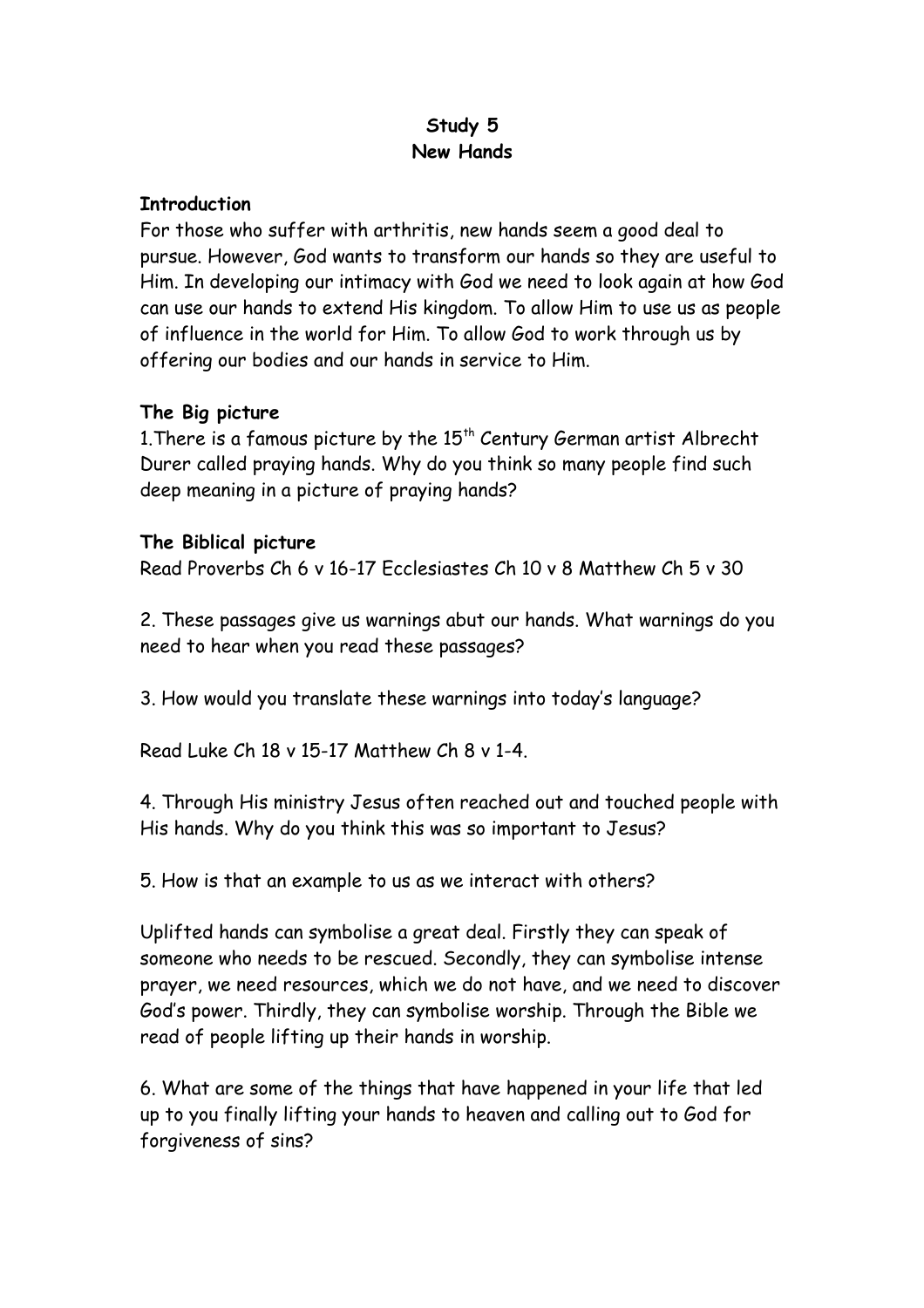7. What one need in your life right now do you need to lift to God in prayer?

8. What different body postures help you express worship to God [standing. Kneeling, folding hands, lifting hands, bowing your head etc]?

9. Why does expressing your worship physically help you express what is in your heart?

### **Being in the picture ourselves**

Picture a hand firmly grasping the hand of someone else either in fellowship or in help. It's the picture of extending an invitation of community to someone who is looking for community.

10. What are some practical ways that you can extend your hand to other believers in an effort to build Christian community?

11. What is one specific thing that you can do in the coming week to reach a hand out to another follower of Christ?

12. What is one practical way that your cell/ group can extend a hand of Christian care to a brother or sister in need?

The Bible speaks about putting our hands to the plough of service. Luke  $Ch9v62$ 

13. Describe a ministry you have been involved in and how this ministry was or is an expression of your love for God?

14. What is one area of ministry you have always desired to participate in but have never pursued?

15. What can you do to put your hands to the plough and become involved in this area of ministry?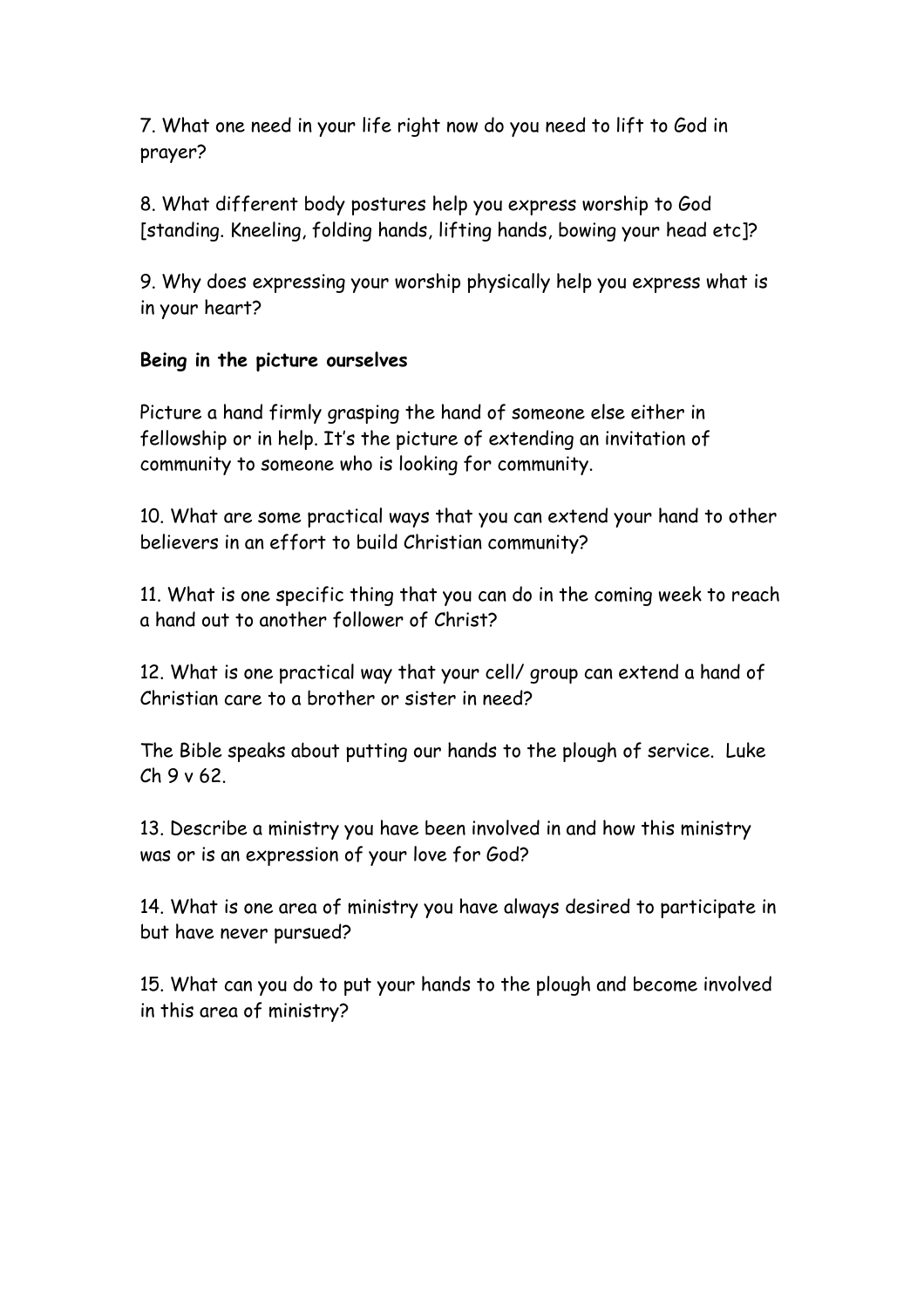## **Session 6 A new Spine**

### **Introduction**

Intimacy with God is not something we do once and then forget about it; it is a daily process we engage in. From the minute we give our heart to Christ we begin the process of transformation and intimacy begins to grow in our life. The encouragement to change habits, attitudes, and behavioural patterns are something, which we are to engage in for the rest of our life. In each moment of truth we will have to decide whether or not to co-operate with the Holy Spirit in this process of transformation. This is about developing the spine to desire to continue the transformation and deepening the intimacy. It's about following God's desires and not your own. This takes courage on the road of transformation.

### **The Big picture**

1. What is one act of courage you have witnessed in your lifetime?

# **The Biblical picture**

Read 1 Samuel Ch 17 v 20-51

2. How did David show courage in the following ways? In the presence of his brothers Before the King of Israel Standing before Goliath Before God

3. Respond to this statement. David's courage greatness and faith were formed during the years he committed himself to do the thankless job of shepherding. David learned courage when no one else was watching, and he became great by doing a common thankless job with excellence. David was a person of courage long before he met Goliath

4. What are some of the daily commitments and responsibilities that teach you courage?